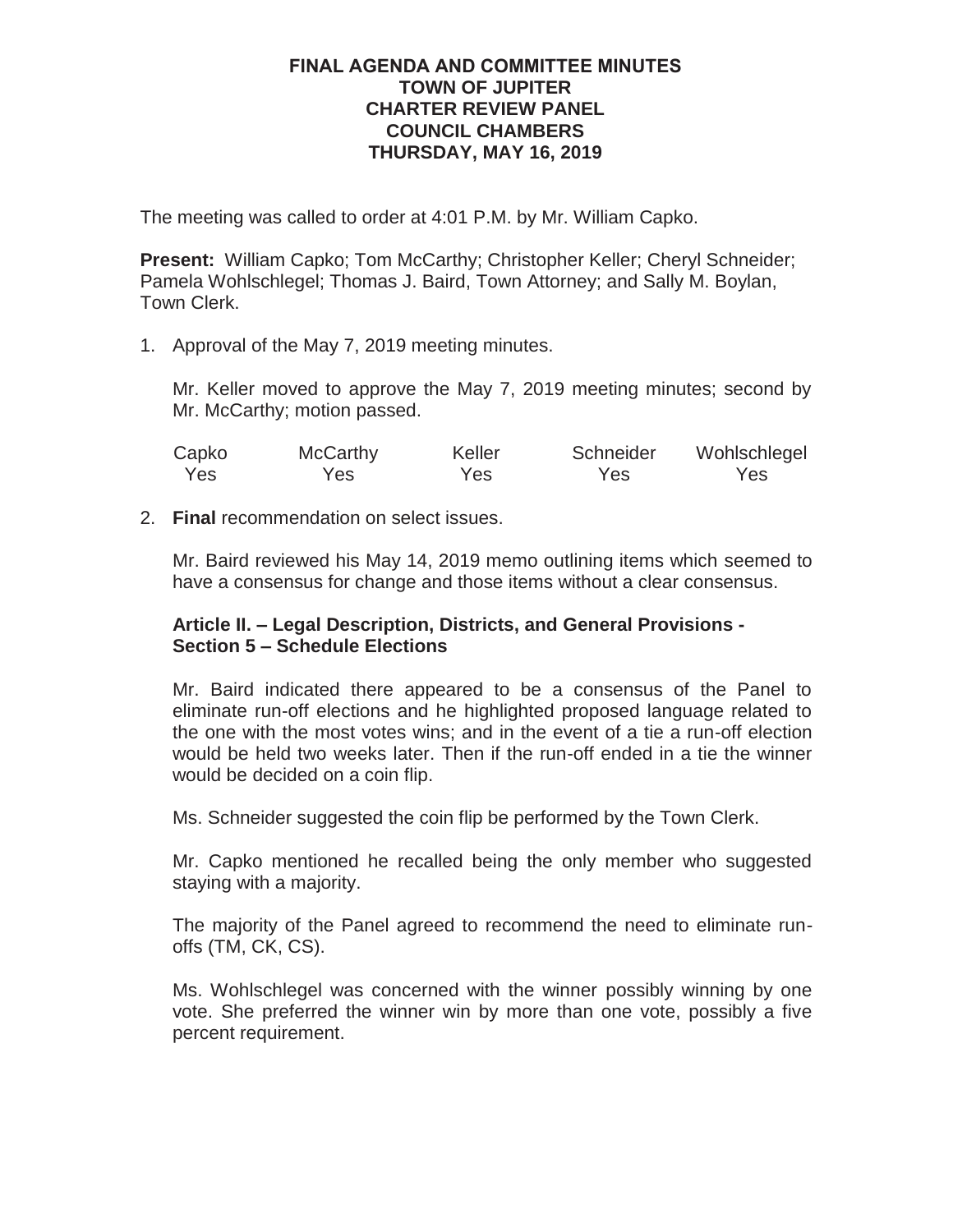## Article V. Municipal Organization and Officers - Section 4(3) - Filling **Vacancies**

Mr. Baird referenced his proposed language stating: Is convicted of a crime involving moral turpitude, willful violations of Section 2-444(b), (c), (e) or 2-447 of the Palm Beach County Code of Ethics, or any felony. The Panel unanimously agreed.

#### Article V. Section 5 - Town Manager

Mr. Baird explained the provisions added to allow the Council to appoint an acting Town Manager, if the Town Manager was in capable of doing so. The Panel unanimously agreed to support the following language: During such absence or disability, if the manager is unable to for any reason designate an acting manager to exercise the powers and duties of the office of manager. the Council shall designate an acting manager to exercise the powers and perform the duties during the time of the manager's absence or disability.

#### Article V. Section 6 - Town Attorney

The Panel unanimously agreed to the following language: The town council, by a majority vote shall appoint a town attorney. The compensation and benefits of the town attorney shall be as determined by the town council. The town attorney shall serve as the general counsel and chief legal officer of the town and shall be responsible for all legal matters, including the recommendation of other attorneys for the disposition of the town's legal affairs. The duties of the town attorney shall include:

a. Acting as legal advisor for the town and its officers on matters relating to the performance of their official duties.

b. Preparing or reviewing as to form, legal sufficiency all contracts, resolutions, ordinances or other legal documents.

c. Appointing such assistant town attorneys to perform the duties of this office.

d. Prosecuting and defending federal, state or administrative law actions where the town is a party.

e. Performing such other legal services as may be requested by the town council.

#### Article IX. - The Initiative - Section 2 - Disposition of Petition

The majority of the Panel agreed to eliminate Section 2 and change Section 3 to uniformly require 20 percent. (CK, TM, WC)